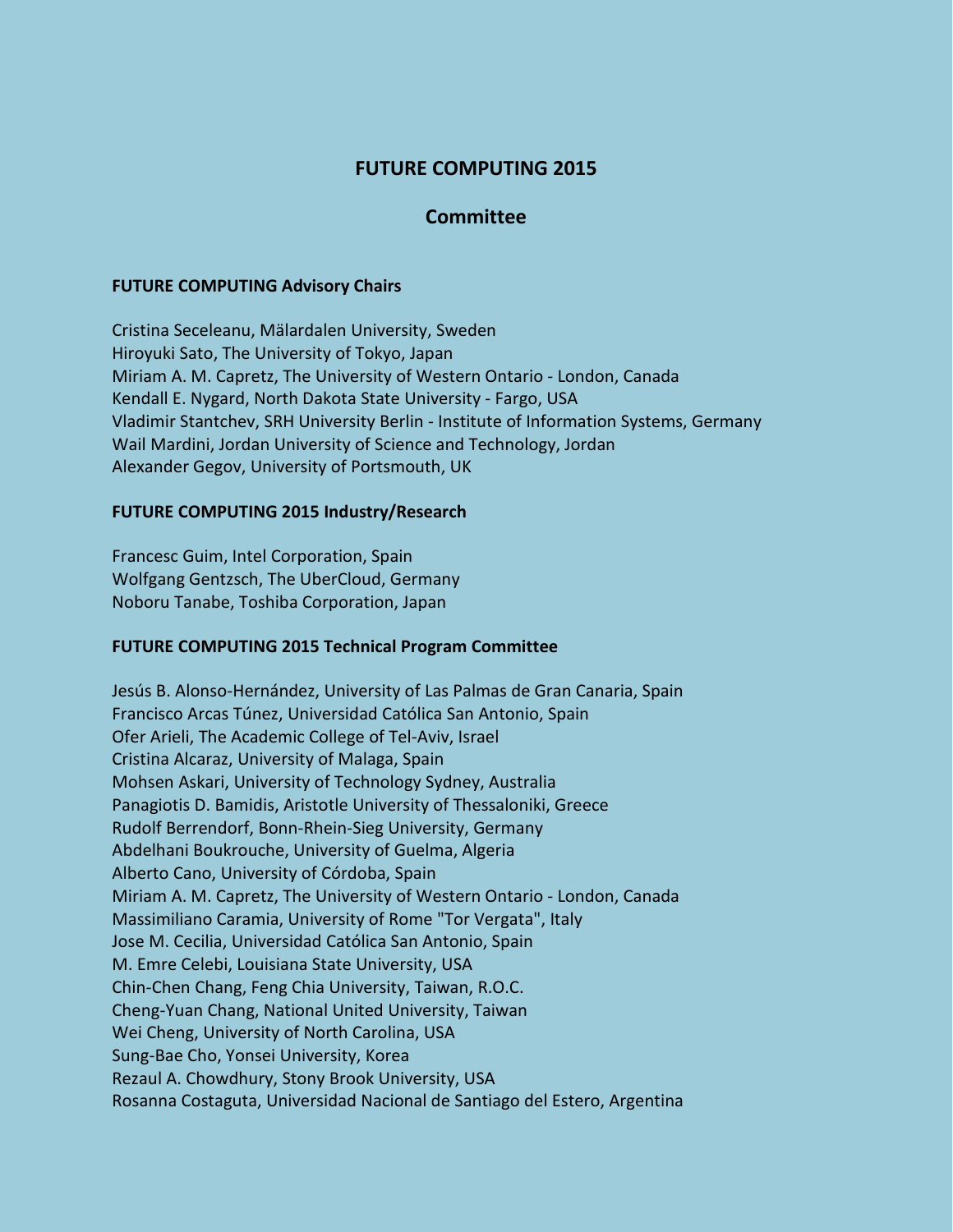Zhihua Cui, Taiyuan University of Science and Technology - Shanxi, China Marc Daumas, INS2I & INSIS (CNRS), France Isabel Maria de Sousa de Jesus, ISEP-Institute of Engineering of Porto, Portugal Sérgio Deusdado, Polytechnic Institute of Bragança, Portugal Leandro Dias da Silva, Federal University of Alagoas, Brazil Qin Ding, East Carolina University, USA Prabu Dorairaj, NetApp Inc, India Marek J. Druzdzel, University of Pittsburgh, USA Fausto Fasano, University of Molise, Italy Dietmar Fey, Friedrich-Alexander-University Erlangen-Nuremberg, Germany Francesco Fontanella, Università degli Studi di Cassino e del Lazio Meridionale, Italy Félix J. García Clemente, University of Murcia, Spain Miguel Garcia, University of Valencia, Spain Teresa Garcia-Valverde, Universidad Católica San Antonio de Murcia, Spain George A. Gravvanis, Democritus University of Thrace, Greece Wolfgang Gentzsch, The UberCloud, Germany Paul Gibson, Telecom Sud Paris, France Debasis Giri, Haldia Institute of Technology, India Apostolos Gkamas, University Ecclesiastical Academy of Vella of Ioannina, Greece Victor Govindaswamy, Concordia University Chicago, USA David Greenhalgh, University of Strathclyde Glasgow, UK Michael Grottke, University of Erlangen-Nuremberg. Germany Miguel Angel Guevara Lopez, IEETA - University of Aveiro, Portugal Francesc Guim, Intel Corporation, USA Hamid Harroud, Al AkhawaynUniversity inIfrane, Morocco Daniela Hossu, University 'Politehnica' of Bucharest, Romania Yongjian Hu, University of Warwick - Coventry, UK Tee Sim Hui, Multimedia University, Malaysia Saurabh Hukerikar, University of Southern California, USA Jong-Gyu Hwang, Korea Railroad Research Institute (KRRI), Korea Woomin Hwang, Korea Advanced Institute of Science and Technology (KAIST), Korea Muhammad Iftikhar, Universiti Malaysia Sabah (UMS), Malaysia Sergio Ilarri, University of Zaragoza, Spain Syed Mohammed Shamsul Islam, University of Western Australia, Australia Yasushi Kambayashi, Nippon Institute of Technology, Japan Korhan Karabulut, Yasar University, Turkey Jonghwa Kim, University of Augsburg, Germany Georgios Kioumourtzis, Ministry of Citizen Protection and Public Order - Center for Security Studies, Greece Scott A. Klasky, Oak Ridge National Laboratory (ORNL), USA Michihiro Koibuchi, National Institute of Informatics, Japan Zbigniew Kokosinski, Cracow University of Technology, Poland Piotr Andrzej Kowalski, SRI Polish Academy of Sciences and Cracow University of Technology, Poland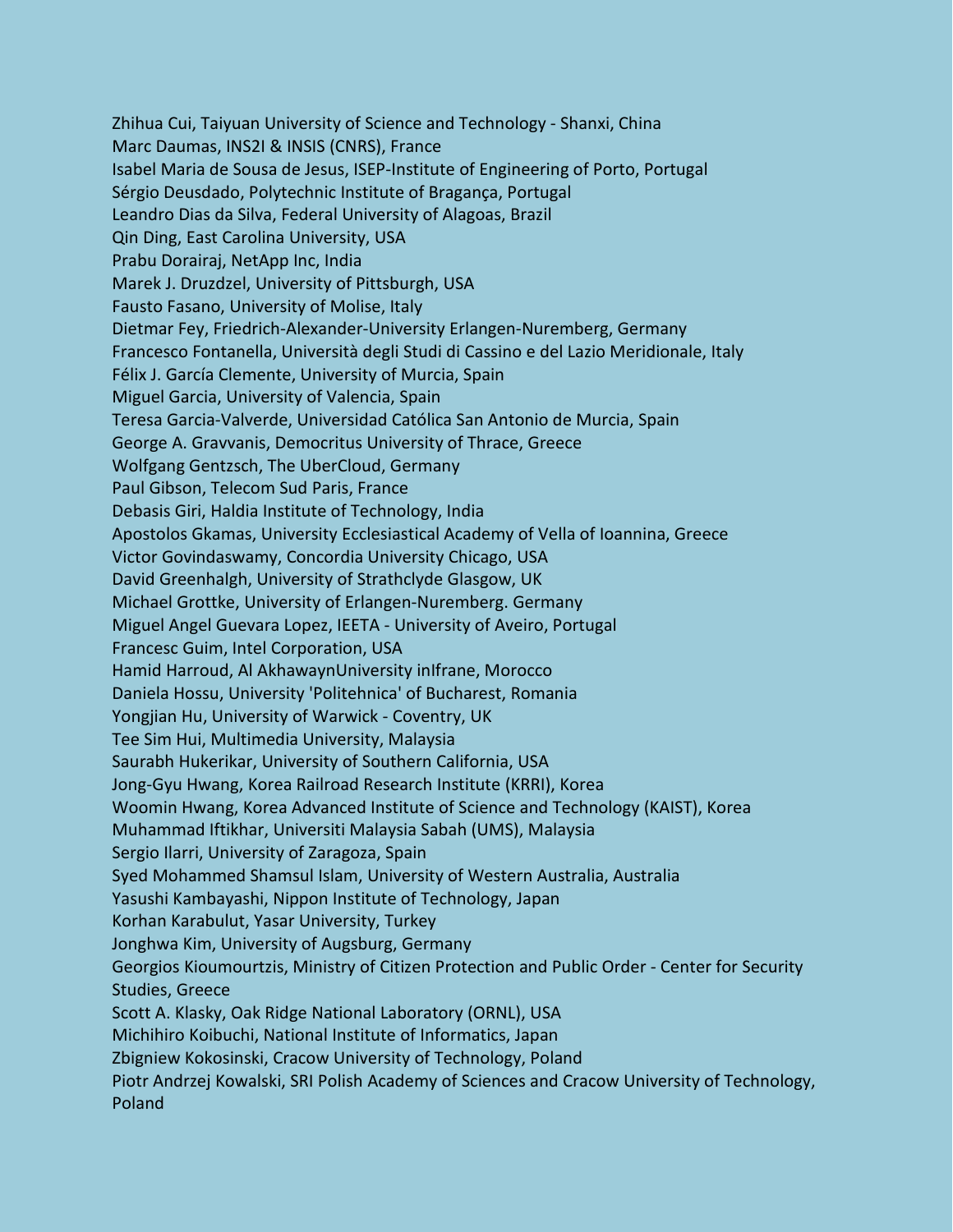Bartosz Krawczyk, Wroclaw University of Technology, Poland Dalia Kriksciuniene, Vilnius University, Lithuania Carlos León de Mora, Universidad de Sevilla, Spain Pierre Leone, University of Geneva, Switzerland Vitus Leung, Sandia National Labs, USA Hongen Liao, Tsinghua University, China Chun-Cheng Lin, National Chiao Tung University, Taiwan Lan Lin, Ball State University, USA Zihuai Lin, University of Sydney, Australia Lu Liu, University of Derby, UK Yu-lung Lo, Chaoyang University of Technology, Taiwan Jay Lofstead, Sandia National Laboratories, USA Stephane Maag, Telecom SudParis, France Maciej Machulak, Cloud Identity Limited, UK Olaf Maennel, Tallinn University of Technology, Estonia Francesco Maiorana, University of Catania, Italy Giuseppe Mangioni, University of Catania, Italy Francesco Marcelloni, University of Pisa, Italy José María Luna, University of Córdoba, Spain Francesca Martelli, Institute for Informatics and Telematics (IIT) - Italian National Research Council (CNR), Italy Gregorio Martinez, University of Murcia, Spain Célia Martinie, ICS-IRIT - University Toulouse 3, France Constandinos Mavromoustakis, University of Nicosia, Cyprus Rami Melhem, University of Pittsburgh, USA Silvano Mignanti, Sapienza University of Rome / A.R.S. Sistemi / ValueUp S.r.l. / Prisma s.r.l. / Selex-ES, Italy Nader F. Mir, San Jose State University, USA Yehya Mohamad, Fraunhofer Institute for applied information technology (FIT), Germany Ehsan Mousavi, University of Science and Technology - Tehran, Iran Isabel Münch, German Federal Office for Information Security (BSI), Germany Susana Munoz Hernández, Universidad Politécnica de Madrid, Spain Andrés Muñoz Ortega, University of Murcia, Spain Marco Mussetta, Politecnico di Milano, Italy Kazumi Nakamatsu, University of Hyogo, Japan Joan Navarro, La Salle - Universitat Ramon Llull, Spain Isabel L. Nunes, Universidade Nova de Lisboa - Caparica, Portugal Cyril Onwubiko, Research Series Ltd., UK Gonzalo Pajares, University Complutense of Madrid, Spain Panos M. Pardalos, University of Florida, USA Przemyslaw Pochec, University of New Brunswick, Canada Aurora Pozo, Federal University of Paraná, Brazil Prakash Ranganathan, University of North Dakota-Grand Forks, USA Danda B. Rawat, Georgia Southern University, USA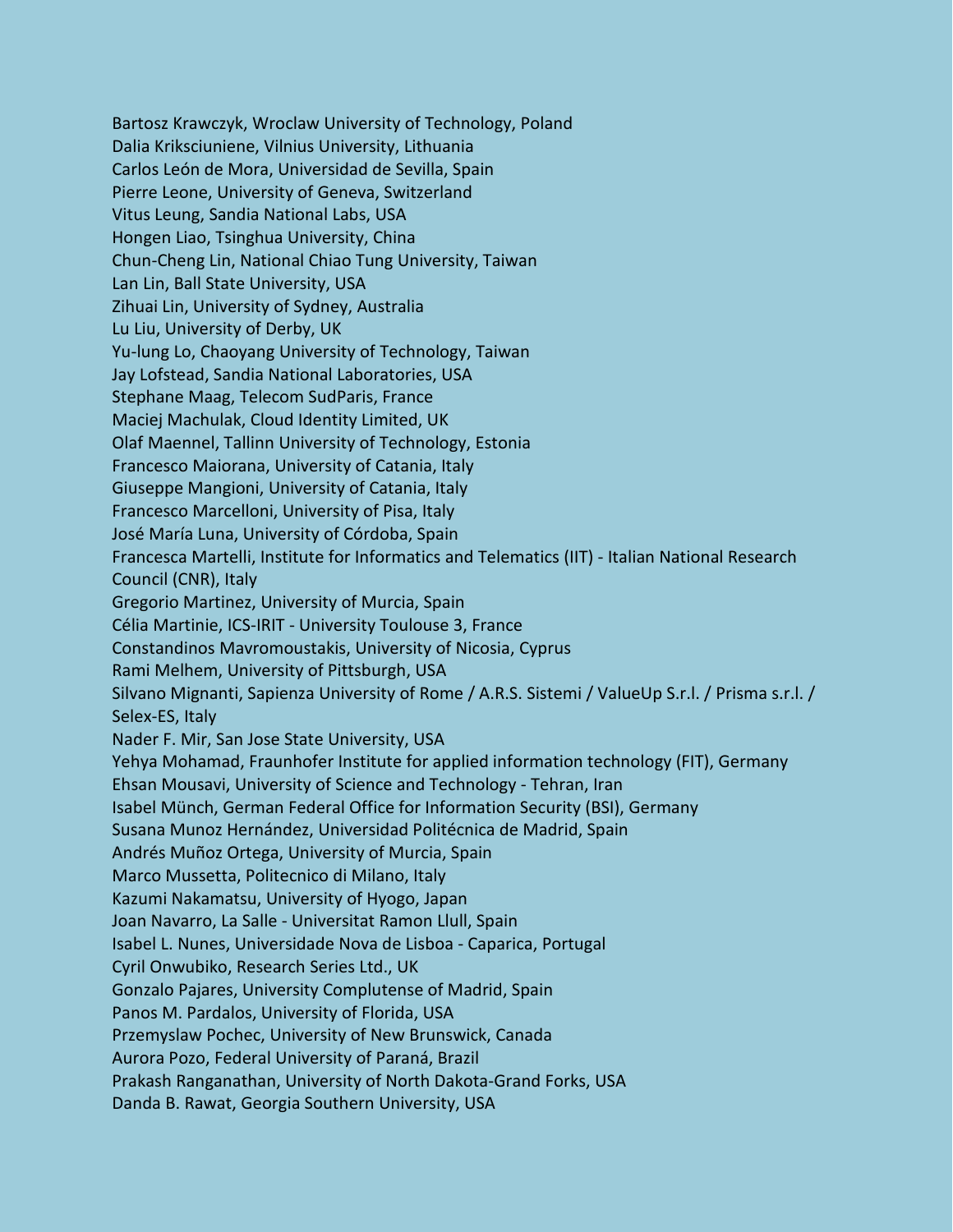Hendrik Richter, HTWK Leipzig, Germany Carsten Röcker, Fraunhofer IOSB-INA, Germany Ivan Rodero, NSF Center for Autonomic Computing / Rutgers the State University of New Jersey, USA Marcos A. Rodrigues, Sheffield Hallam University, UK Alfonso Rodriguez, University of Bio-Bio, Chile Hiroyuki Sato, The University of Tokyo, Japan Mitsuhisa Sato, University of Tsukuba, Japan Robert Schaefer, AGH University of Science and Technology, Poland Peter Schartner, Universität Klagenfurt, Austria Elad Michael Schiller, Chalmers University of Technology, Sweden Andrew Schumann, University of Information Technology and Management in Rzeszow, Poland Cristina Seceleanu, Mdh, Sweden Emilio Serrano, Polytechnic University of Madrid, Spain Patrick Siarry, Université de Paris 12, France Jurij Šilc, Jožef Stefan Institute, Slovenia Georgios Sirakoulis, Democritus University of Thrace, Greece Devan Sohier, Université de Versailles - St-Quentin-en-Yveline, France Fengguang Song, Indiana University-Purdue University Indianapolis, USA Mu-Chun Su, National Central University, Taiwan Young-Joo Suh, Pohang University of Science and Technology (POSTECH), Korea Vladimir Stantchev, SRH University Berlin - Institute of Information Systems, Germany Anca-Juliana Stoica, Uppsala University, Sweden Pierre Sutra, University of Neuchâtel, Switzerland Antonio J. Tallón-Ballesteros, University of Seville, Spain Dan Tamir, Texas State University, USA Steffen Thiel, Furtwangen University of Applied Sciences, Germany Carlos M. Travieso-González, University of Las Palmas de Gran Canaria, Spain Raquel Trillo Lado, University of Zaragoza, Spain George Tsihrintzis, University of Piraeus, Greece Teng Wang, Auburn University, USA Alexander Wijesinha, Towson University, USA Zhengping Wu, University of Bridgeport, USA Chao-Tung Yang, Tunghai University, Taiwan R.O.C. Yi-Hua Edward Yang, Xilinx Inc., USA Hongji Yang, De Montfort University (DMU) - Leicester, UK Lina Yao, University of Adelaide, Australia Peng-Yeng Yin, National Chi Nan University, Taiwan Zhibin Yu, Shenzhen Institutes of Advanced Technology, Chinese Academy of Sciences, China Fernando Zacarias, Benemerita Universidad Autonoma de Puebla, Mexico Ales Zamuda, University of Maribor, Slovenia Marcelo Zanchetta do Nascimento, Federal University of Uberlândia (UFU), Brazil Erliang Zeng, University of South Dakota, USA